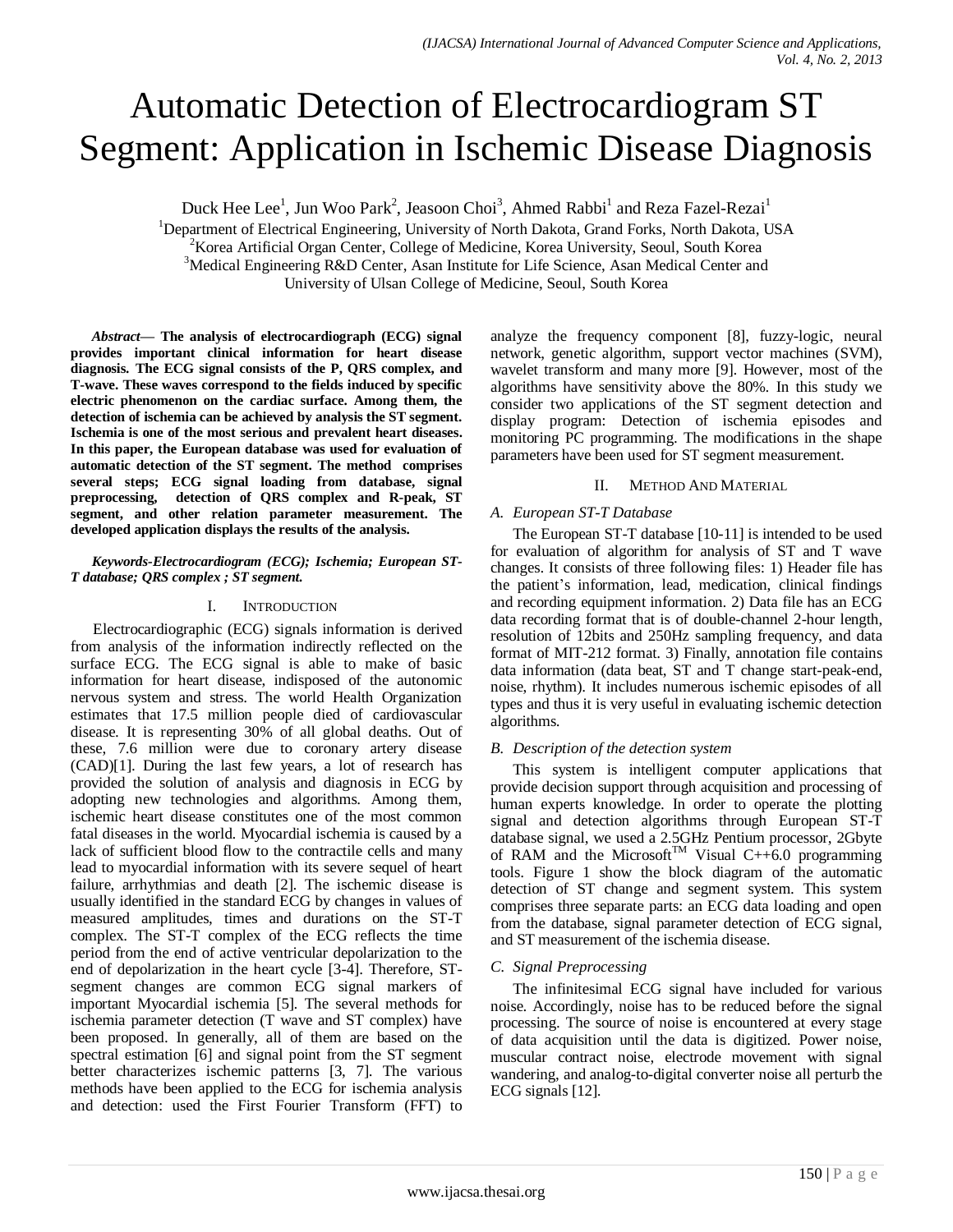

Fig. 1. Automation Detection Of ST-Segment Block Diagram

Therefore, the signal future of detection and analysis need for noise removal method. Such as, signal filtering, rhythm and beat wandering canceling. In this paper, we used FIR (Finite Impulse Response) filter method in order to remove noise, which is cancelled for low and high frequency in signal. This filtering frequency default range was set at 5 to 15Hz. We also used dialog option for perform to control for user's convenience and noise characteristic that it is able to filtering for variety noise band. The reduced noise signal for filter is as follows.

$$
y(nT) = \sum_{k=0}^{M} a_k x(nT - kT)
$$
 (1)

#### *D. QRS complex and R-peak detection*

Many algorithms and method have been applied in QRSwave detection research. In fact, many systems have already been designed and implement to perform signal-processing tasks such as 12-lead off-line ECG analysis, Holter system analysis, and real-time patient monitoring. All these applications require an accurate detection of the QRS complex of the ECG [13]. Therefore, the precision detection of QRS complex and R-peak in the analysis of the ECG are very important and first step of signal analyze. The RR-Interval is the distance between two subsequent QRS complex and represent the Heart Rate (HR) variability. In our system, we used a robust real-time QRS detection algorithm popularly known as Pan-Tompkins algorithm [14] and added searchback compare method [7].

Pan-Tompkins algorithm has detection sensitivity for 99.3% that it has competence for real-time ECG signal parameter detection. The algorithm includes a series of six steps: ECG signal preprocessing, derivative, squaring,

integration, adaptive threshold and searchback. Figure 2 shows the block diagram for the QRS and R peak detection method.



Fig. 2. QRS complex and R peak detection of block diagram

After filtering, the derivative stage provides the slop information of the QRS complex and transfer function flows:

$$
y(n) = \frac{1}{8} [2x(n) + x(n-1) - x(n-3) - 2x(n-4)]
$$
 (2)

The integration operation intensifies the slope of the frequency response curve. The output of a derivative-based operation will exhibit multiple peaks within the duration of a single QRS complex. The equation 3 is this operation.

$$
d(n) = \frac{1}{N} [x(n - (N - 1)) + x(n - (N - 2)) + ... + x(n)] \quad (3)
$$

QRS complex can be identified using general ECG parameter detection method. R-peak is easier to distinguish from noisy component since it has large amplitude [12]. So, already detected R-peak should pass verification. For deciding ultimate R-peak position by comparing to the maximum data value of a datum line in the front and rear each 10 msec range we have verified this.

The equation 4 shows this operation and figure 3 shows the detection of the R-peaks.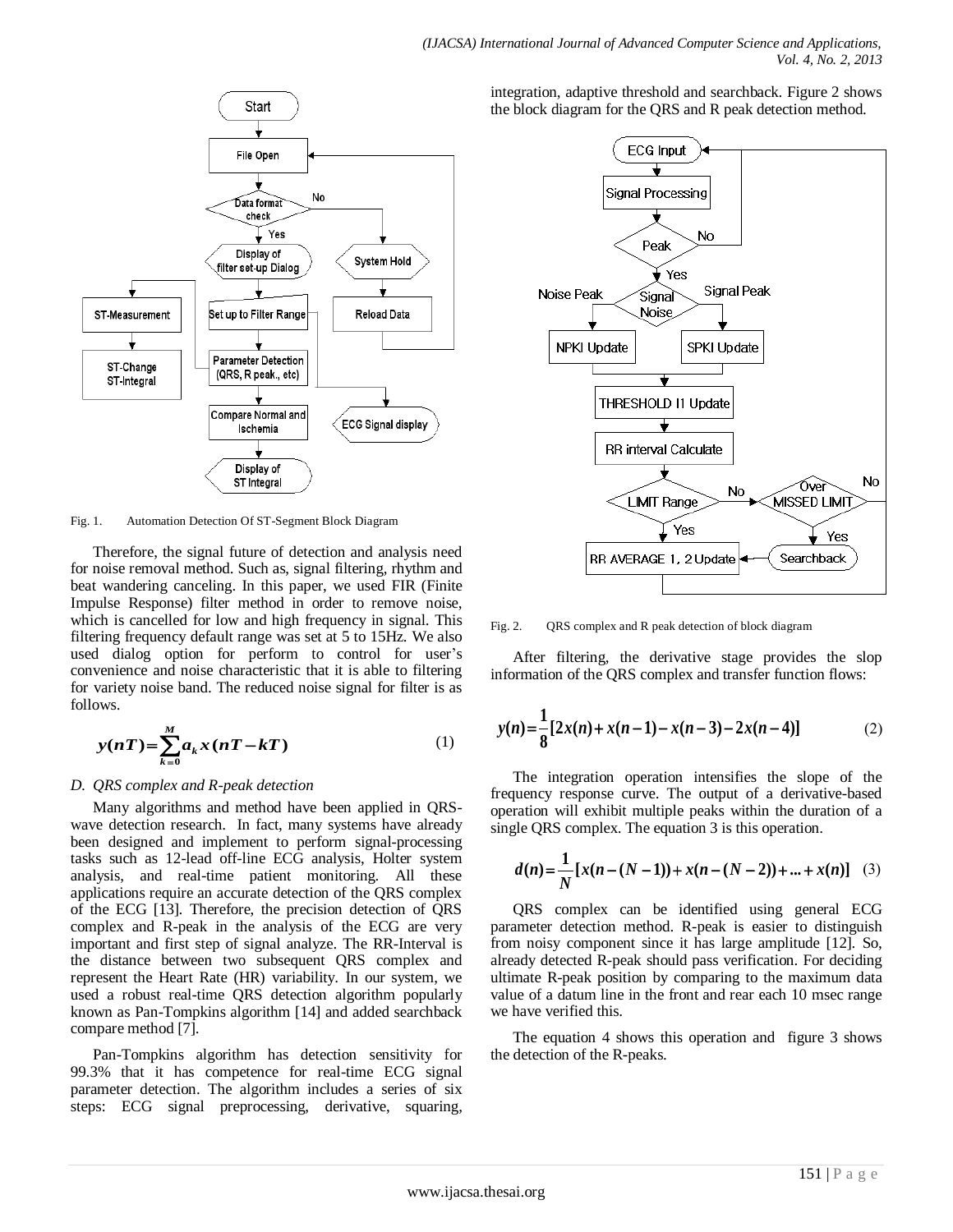

Fig. 3. Decide of the R peak detection

#### *E. Automatic detection of ST segment and measurement*

In ECG, the ST segment connects the QRS complex and the T wave and has duration of 0.08 to 0.12 sec (80 to 120 msec). Abnormal ST segments are occurring by exceptional ventricular depolarization of myocardial ischemia and acute myocardial infarction. Consequently, a rising of ST's is appeared myocardial ischemia, acute endocarditis and such like things. The descent of ST's are appeared subendocardial ischemia, subendocardial infarction and such like things. That is a rising or descent of ST segment can be identified clinically that coronary artery disease. In this study, the main focus was extracting ST-segment information. Also, the preservation of the J-point was ensured. The ST-segment position is between the end of the S-wave and beginning of the T-wave [15], also the J-point where the QRS ends and the ST segment begins [16]. The calculation of the ST-segment is follows:

$$
ST_{segment} = (S_{point} - R_{point}) + 140_{msec}
$$
 (5)

The three parts of ST measurement were taken from each average beats are 60 msec, 80 msec and ST-integral after the Jpoint. They are named ST60 and ST80. Figure 4 is explanation for ST measurement. A normal ECG does not showing the any ST 60 and 80 changes. Also, the calculation of the ST- integral is follows:

$$
Si(n) = [Si(n) + r(n) + j(n) + s(n)] - a(n)
$$
 (6)

where  $Si(n)$ , is the measured ST-integral from the ECG signals;  $r(n)$ , the R-peak position value;  $j(n)$ , the J-point position value;  $s(n)$ , the ST-integral start position value;  $a(n)$ , the subtraction of from R-peak position to ST segment baseline end (between T-wave and P-wave) position value.



Fig. 4. ST segment and measurement

#### III. EXPERIMENTS AND RESULTS

The ECG is a cornerstone in the diagnosis of acute and chronic ischemic heart disease. The findings depend on several ischemia disease detection factors: the nature of the process versus irreversible, the duration (acute versus chronic), extent, and localization of other underlying abnormalities [17]. Hence, amplitude of ECG signal is a few mV/V and Table 1 is explanation for waveform and characteristic normal ECG signal.

TABLE I. CHARACTERISTICS OF NORMAL ECG WAVEFORM

|        | Amplitude (mV) |                     | <b>Parameter Duration</b><br>(Sec) |
|--------|----------------|---------------------|------------------------------------|
| P Wave | 0.25           | <b>RR</b> Interval  | $0.12 - 0.20$                      |
| R Wave | 1.60           | <b>ORS</b> Interval | 0.09                               |
| O Wave | 25% R wave     | OT Interval         | $0.31 - 0.44$                      |
| T Wave | $0.1 - 0.5$    | <b>ST</b> Interval  | $0.05 - 0.15$                      |

We tested the performance of the detection algorithm and application program used e0103 data on the European ST-T segment database. This application program has been implemented using visual C++6.0 tools. This data was obtained from the 62 years old patient with angina and one blood vessel disease. The analysis of the application program consists of two activities. The activities are main view part and ST measurement analysis part. Figure 5 shows the application program. The main view is the original ECG signal read and operation seven-function user interface icon in Figure 5 (a); each interface icon is filter, differential, a square, windows, baseline, signal parameters position and ST measurement. The signal analysis shows (Figure 5 (b)). The set for the baseline decision of each beat which is apply to the P and T-wave (Figure 5 (b) in  $(1)$ ; the ST parameter measurement, It is each ST-integral and ST 60/80 change (Figure 5 (b) in ②); the ST 60/80 change graph (Figure 5 (b) in ③); the ST-integral graph (Figure 5 (b) in  $\Phi$ ); the ST 60/HR and ST 80/HR graph (Figure 5 (b) in ⑤).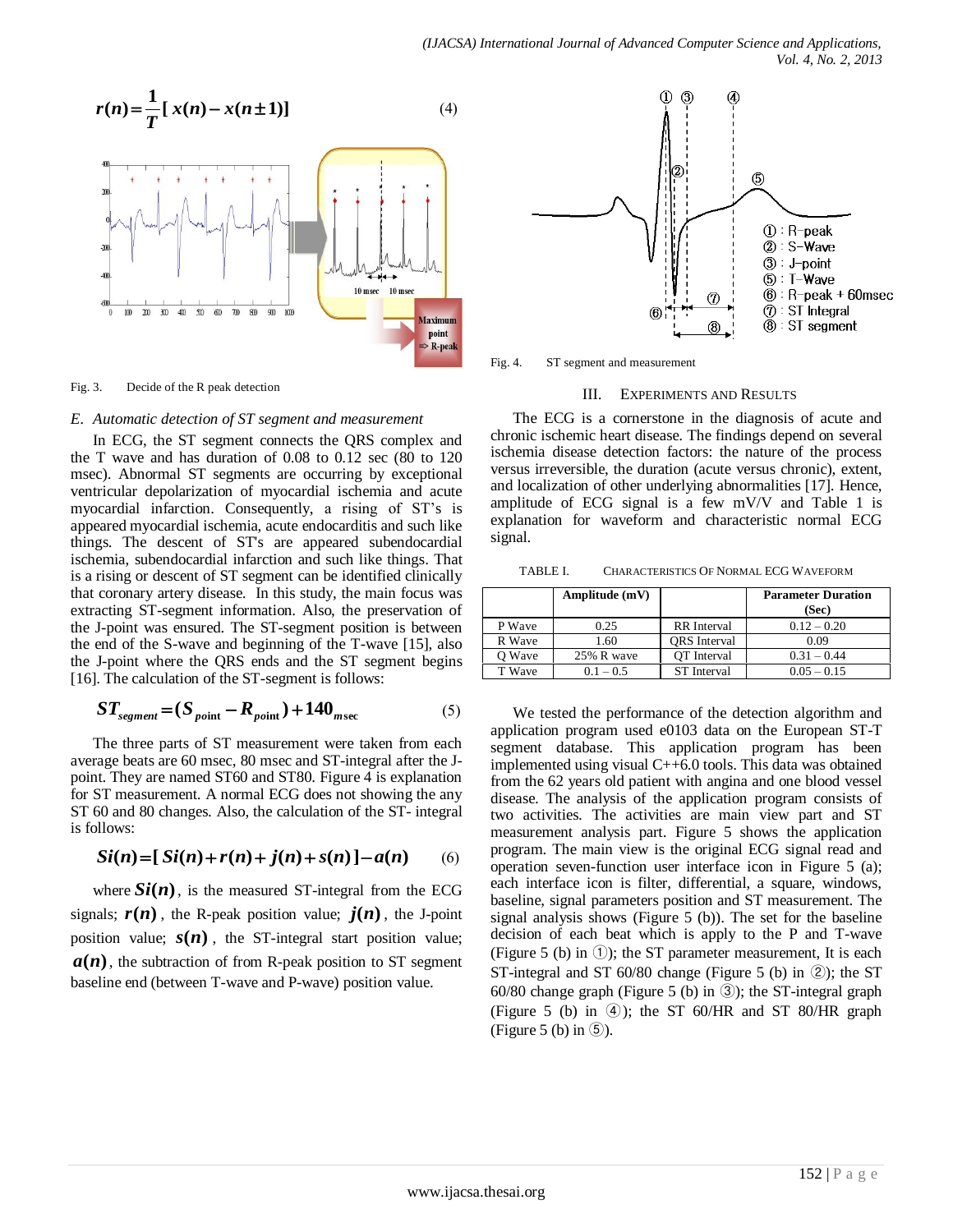

Fig. 5. Results of the ST measurement and analysis: (a) application main view; (b) signal analysis and measurement view

### IV. CONCLUSIONS

This paper presents a completely automatic algorithm and application program for component detection in ECG signal. The performance and the limitations of this method are discussed. The method and the various limits and the detection parameters used were test on just one patient's data. The performance of the method must also be assessed for the value and position of all marker positions in ECG signal. In this work, this assessment is limited to the J-point, ST60/80 and ST-segment. This signal application program experimentation is an enough successful but we have a few improvement parts and not real-time signal analysis, such as considering of the noise reduction, apply to the strong diagnostic algorithm, and totally measurement of the other physiological signals (e,g., Electromyography (EMG), Magnetoencephalography (MEG), Electroencephalography (EEG)).

Also, we would study real-time ECG signal analysis, using the algorithm for comparing the normal and abnormal ECG signals, elevation of environment design of the use interface system, testing on a long term data set, and system safety for clinical trials in a variety of conditions. Finally, the developed PC application can be useful for optimization of the already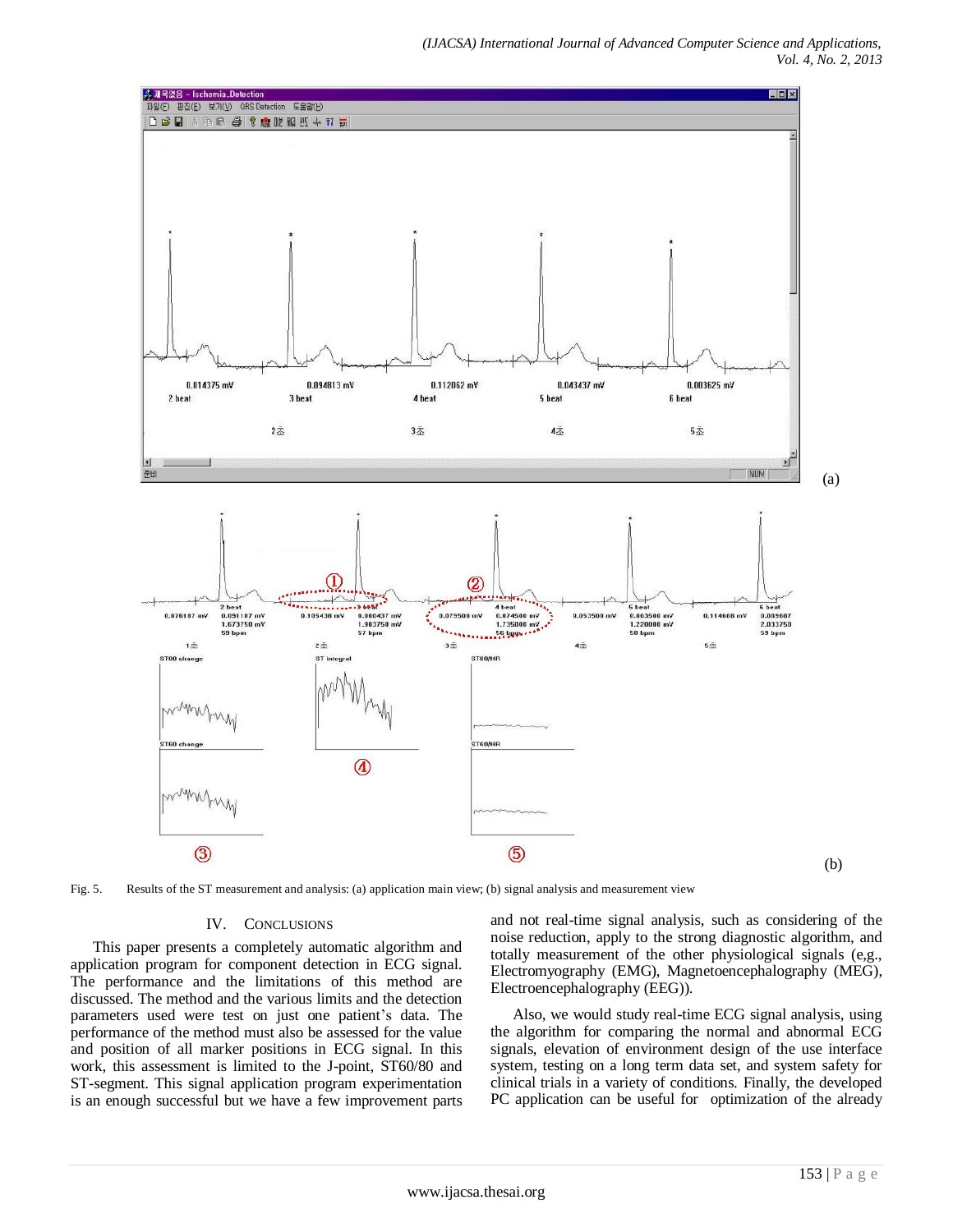available diagnosis algorithms and would assist of the early heart disease detection for medical doctors.

#### **REFERENCES**

- [1] T. Rocha, S. Paredes, P. Carvalho, J. Henriques, M. Harris, J. Morais, and M. Antumes, "A lead dependent ischemic episodes detection strategy using hermite functions," Biomedical Signal Processing and Control, Vol. 5, No. 4, pp.271-281, 2010.
- [2] J. Garcia, L. Sornmo, S. Olmos, and P. Laguna, "Automatic detection of ST-T complex changes on the ECG using filtered RMS difference series: Application to ambulatory Ischemia monitoring," IEEE Transactions on Biomedical Engineering, Vol. 47, No. 9, pp.1195-1201, 2000.
- [3] J. Garcia, P. Lander, L. L. Sornmo, S. Olmos, G. Wagner, and P. Laguna, "Comparative study of local and Karhunen-Loe've-Based ST-T indexes in recordings from human subjects with induced myocardial ischemia," Computers and Biomedical Research, vol. 31, No. 4, pp.271- 292, 1998.
- [4] T. Barill, The Six Second ECG: A Practical Guidebook to Basic ECG Interpretation, Nursecom Educational Technologies, 2003, chapter 4.
- [5] B. R. Chaitman. "The changing role of the exercise electrocardiogram as a diagnostic and prognostic test for chronic ischemic heart disease,' Journal of the American College of Cardiology, Vol. 8, No. 5, pp.1195- 1210, 1986.
- [6] J. P. Martinez, S. Olmos, and P. Laguna, "T wave alternans detection: A simulation study and analysis of the European ST-T database," Computers in Cardiology, Vol. 27, pp.155-158, 2000.
- [7] P. Laguna, G. B. Moody, J. Garcia, A. L. Goldberger, and R. G. Mark, "Analysis of the ST-T complex of the electrocardiogram using the Karhunen-Loe've transform: Adapative monitoring and alternans detection," Medical and Biological Engineering and Computing, Vol. 35, No. 2, pp.175-189, 1999.
- [8] D. S. Rosenbaum, L. E. Jackson, J. M. Smith, H. Garan, J. N. Ruskin, and R. J. Cohen, "Electrical alternans and vulnerability to ventricular arrhythmias," The New England Journal of Medicine, Vol. 330, No. 4, pp.235-241, 1994.
- S. Cerutti, "In the Spotlight: Biomedical Signal Processing," IEEE Reviews in Biomedical Engineering, Vol. 1, pp.1-5, 2008.
- [10] A. Taddel, G. Distante, M. Emdin, P. Pisani, G. B. Moody, C. Zeelenbere, and C. Marchesi. "The European ST-T Database: standards for evaluating systems for the analysis of ST-T changes on ambulatory electrocardigraphy," European Heart Journal, Vol. 13, No. 9, pp.1164- 1172, 1992.
- [11] Available: http://www.physionet.org
- [12] D. H. Lee, A. Rabbi, J. Choi, and F. R. Reza. "Development of a mobile phone based e-health monitoring application," International Journal of Advanced Computer Science Applications, Vol. 3, No. 3, pp.38-43, 2012.
- [13] [V. X. Afonso, "ECG ARS detection,"](http://en.wikipedia.org/wiki/File:SinusRhythmLabels.svg) in Biomedical Digital Signal [Processing, W. J. Tompkins, Ed. Englewood Cliffs, NJ: Prentice-Hall,](http://en.wikipedia.org/wiki/File:SinusRhythmLabels.svg)  [1993.](http://en.wikipedia.org/wiki/File:SinusRhythmLabels.svg)
- [14] J. Pan, and W.J. Tompkins, "A Real-Time QRS Detection Algorithm," IEEE Transactions on Biomedical Engineering, Vol. 32, No. 3, pp.230- 236, 1985.
- [15] J. W. Hurst, "Abnormalities of the S-T segment-Part I," Clinical Cardiology, Vol. 20, pp. 511-520, 1997.
- [16] J. Brownfiels, and M. Herbert, "EKG criteria for fibrinolysis: What's up with the J point?," Western Journal of Emergency Medicine, Vol. 9, No. 1, pp.40-42, 2008.
- [17] A. L. Goldberger, Clinical Electrocardiography: A Simplified Approach, 7<sup>th</sup> Edition, 2006, Chapter 11.
- [18] W. D. Rosamond, L. E. Chambless et al., "Trends in the Incidence of myocardial infarction and in mortality due to coronary heart disease, 1987 to 1994," The New England Journal of Medicine, Vol. 339, No. 13, pp.861-867, 1998.
- [19] D. Corrado, A. Biffi, C. Basso, A. Pelliccia, and G. Thiene, "12-lead ECG in the athlete: physiological versus pathological abnormalities,' British Journal of Sports Medicine, Vol. 43, No. 9, pp.669-676, 2009.
- [20] K. L. Part, K. J. Kim, and H. R. Yoon, "Application of a wavelet adaptive filter to minimize distortion of the ST-segment," Medical and Biological Engineering and Computing, Vol. 36, No. 5, pp.581-586, 1998.
- [21] T. Stamkopoulos, K. Diamantaras, N. Maglaveras, and M. Strintzis, "ECG analysis using nonlinear PCA neural networks for Ischemia detection," IEEE Transactions on Signal Processing, Vol. 46, No. 11, pp.3058-3067, 1998.
- [22] R. V. Andreao, B. Dorizzi, J. Boudy, and J. C. M. Mota, "ST-segment" analysis using hidden markov model beat segmentation: Application to ischemia Detection," Computer in Cardiology, Vol. 31, pp.381-384, 2004.
- [23] C. Papaloukas, D. I. Fotiadis, A. P. Liavas, A. Likas, and L. K. Michalis, "A knowledge based technique for automated detection of ischaemic wpisodes in long duration electrocardiograms," Medical and Biological Engineering and Computing, Vol. 39, No. 1, pp.105-112, 2001.
- [24] M. Faezipour, A. Saeed, S. C. Bulusu, M. Nourani, H. Minn and L. S. Tamil, "A patient adaptive profiling scheme for ECG beat classification," IEEE Transactions on Information Technology in Biomedicine, Vol. 14, No. 5, pp.1153-1165, 2010.
- [25] E. Pueyo, L. Sornmo, and P. Laguna, "ARS slops for detection and characterization of myocardial ischemia," IEEE Transactions on Biomedical Engineering, Vol. 55, No. 2, pp.468-477, 2008.
- [26] Y. Birnbaum, I. Herz, S. Sclarovsky, B. Zlotikamien, A. Chetrit, L. Olmer, and G. I. Barbash, "Prognostic signficance of the admission electrocardiogram in acute myocardial infarction," Journal of the American College of Cardiology, Vol. 27, No. 5, pp.1128-1132, 1996. Authors Profile

**Duck Hee Lee** received the M.Sc degree in biomedical engineering from the Hanyang University, Seoul, South Korea in 2004. From 2005 to 2009, he worked at the Biomedical Engineering Division of the National Cancer Center (NCC), South Korea, developing a surgical robot system. In 2010, he was appointed Researcher of the University of North Dakota, Biomedical Signal Processing Laboratory, USA. Since 2004, he has worked on biomedical engineering research fields. His research interests include medical device and instrument, biomedical signal processing, and surgical robotics. He authored and co-authored more ten articles journals, conference proceedings and book chapter. He is a member of Korea Society for Medical and Biological.

**Jun Woo Park** received the Ph.D. degree in biomedical engineering from the Seoul National University, Seoul, South Korea in 2004. Since 2004, he has worked on biomedical engineering research fields. In 2009, he was appointed Research Professor of the Department of Biomedical Engineering, College of Medicine, Korea University, Seoul, South Korea. His research interests include medical device and instrument, vision-based force feedback, telesurgery and surgical robotics. He is a member of Korea Society for Medical and Biological Engineering, Institute of Electrical and Electronics Engineers (IEEE).

**Jaesoon Choi** received the Ph.D. degree in biomedical engineering from the Seoul National University, Seoul, South Korea in 2003. Since 2003, he has worked on biomedical engineering research fields. From 2007 to 2012, he was appointed Research Professor of the Korea Artificial Organ Center (KAOC), Seoul, South Korea. Currently, he is Assistant Professor at Medical Engineering R&D Center, Asan Institute for Life Science, Asan Medical Center and University of Ulsan College of Medicine, Seoul, South Korea. He was responsible for various national and international research projects focused on key components for surgery robot system. His research interests include medical device and instrument, medical fusion multi-modal simulation, Vision-Haptic-Integrated Control Mechanism, and surgical robotics. He authored and coauthored more than 30 articles and holds ten patents. He is a member of Korea Society for Medical and Biological, Institute of Electrical and Electronics Engineers (IEEE), and International Society for Pediatric Mechanical Cardiopulmonary Support

**Ahmed Rabbi** is currently he a Ph.D. student at the Department of Electrical Engineering, University of North Dakota, USA. His research interests include biomedical signal processing and pattern recognition, heart rate monitoring using ECG, EEG movement artifacts detection and filtering, epileptic seizure detection and prediction, and human cognitive performance assessment using EEG/ECG signals, and biomedical instrumentation. He has participated as a program committee member of an international conference (ICIEV). He has published over ten articles in refereed journals, conference proceedings and